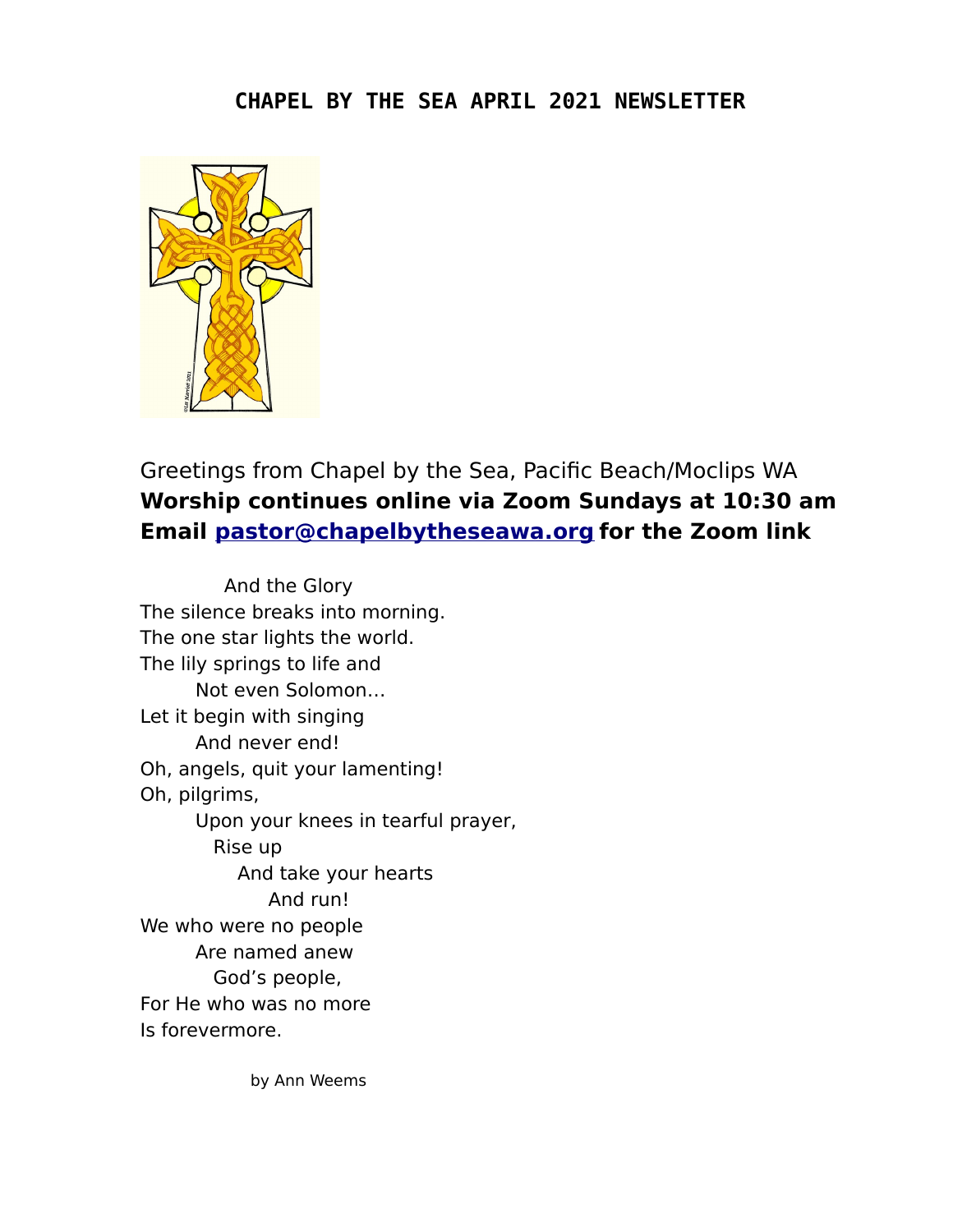## **April 4, 2021 - EASTER Communion Sunday**

Prepare your elements ahead of time. We will partake together **via Zoom**.

April 11 - John 20:19-31 April 18 - Luke 24:36b-48 April 25 - John 10:11-18



Our Peace Tree (top of last year's Christmas tree) from our Lenten practice following The Way of Shalom as we continue to look to the cross of Christ.

# **Celtic Christian Spirituality - New Book Study Begins Thursdays via Zoom from 4-5 pm led by Pastor Linda The book study is Philip Newell's Christ of the Celts (Email pastor for the Thursday Zoom link)**

**Presbyterians Today** March/April issue features Chapel by the Sea on page 7. Pastor Linda was interviewed by the editor regarding the Chapel's mission as a Matthew 25 church. "Rather than jumping into "doing" the congregation spent time "being" submerged in the Matthew text thus providing a stronger foundation for the church to build its dual mission of revitalization and feeding the hungry".

Lessons Learned

- Take time to pray on the Matthew 25 focus your church has committed to address.
- Before plunging into "doing" study the Matthew 25 scripture.
- Don't let the lack of people deter your congregation from reaching out to the community. Pray, study, discern and then do.

After the article appeared online and in the magazine a special donation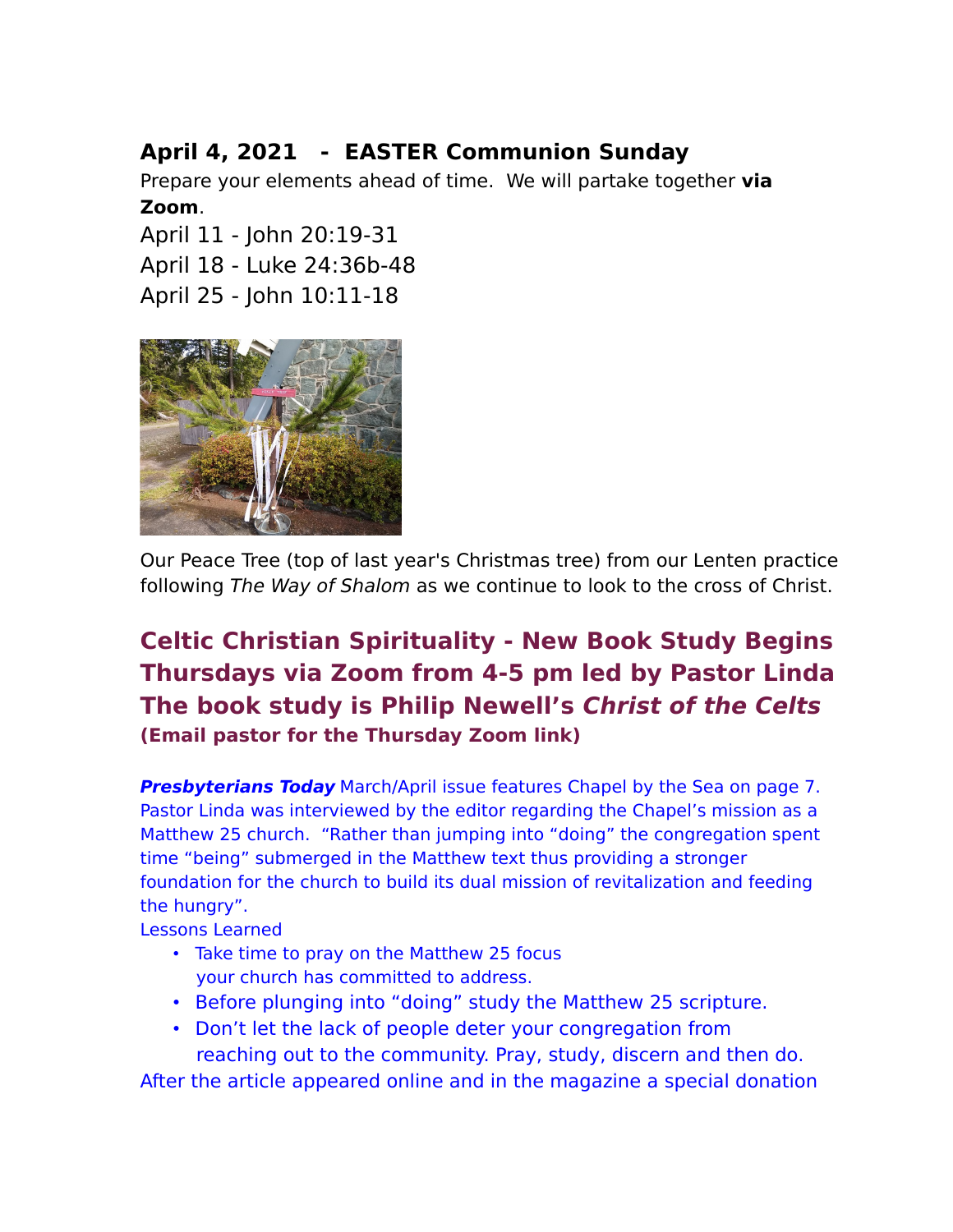from Missoula arrived to help with our ministry and new attendees from Arizona have joined the Thursday Zoom class.

**Session Highlights** (From session's meeting on March 28)

- In person worship will resume on **Sunday, MAY 9, 2021** Based on the current rate of vaccinations and mitigation plans we are cautiously optimistic we can safely gather.
- A survey will be conducted of our regular attendees regarding a change in the worship time.
- Vital Congregations Initiative Year Two continues with prayer and planning. The VCI Bible study will commence once we re-open so that all have the opportunity to participate in person. For now session will focus on our middling marks: outward incarnational focus, and empowering servant leadership
- Hunger Action Team (HAT) will meet on April 11 at 3 pm in the chapel.
- Painting of the kitchen cabinets has begun with a volunteer team



**Chapel Kitchen Painting Project** - stop by and pick up a paint brush!

Wednesday April 7 from 10 am - 12 noon Saturday April 10 from 10 am - 12 noon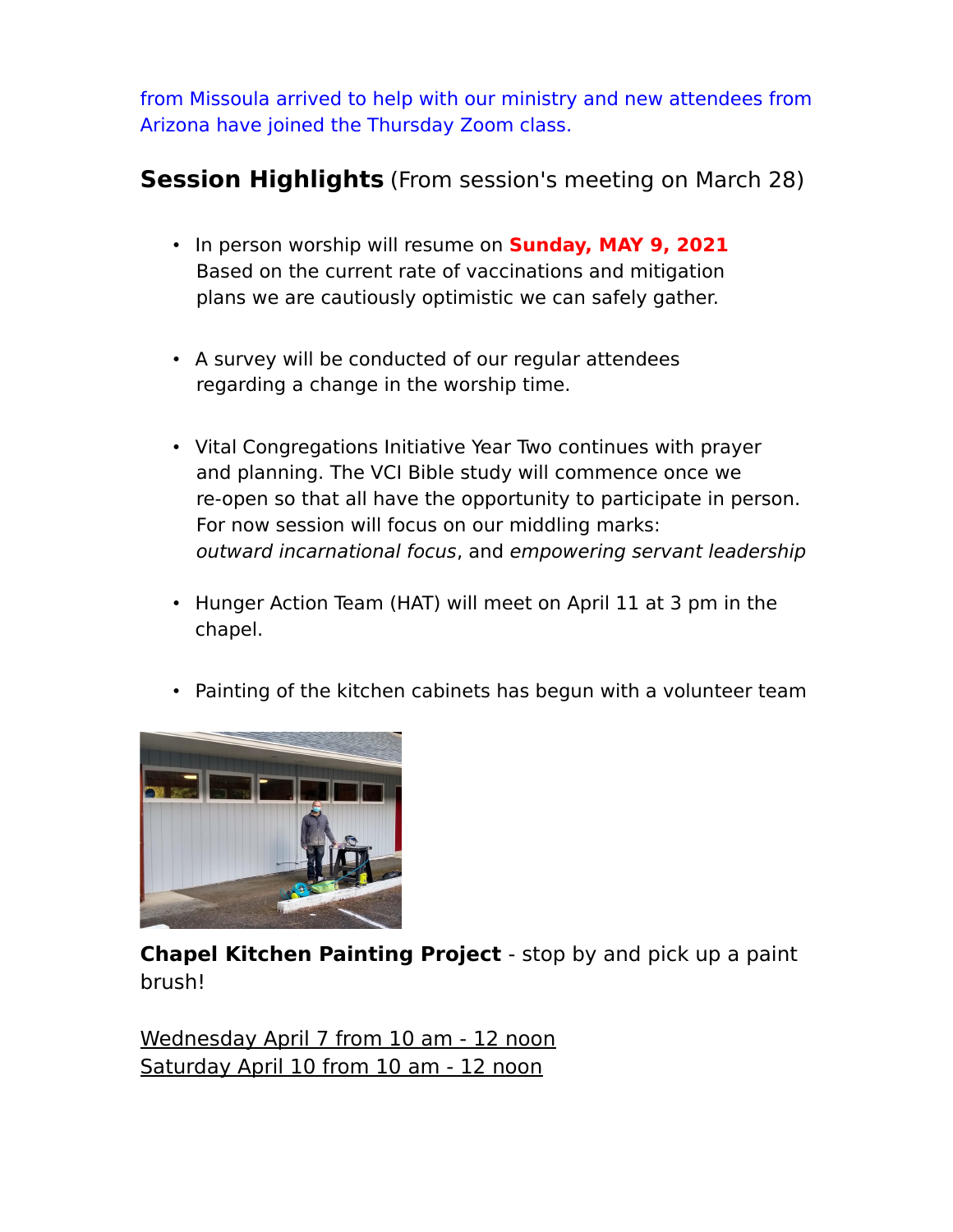

**60th Anniversary funds** are being put to good use to refurbish the kitchen, and install a wi-fi extender in the chapel so that when we return to in person worship on May 9 our attendees on Zoom can continue to join us.

# **Community Outreach**



**Hunger Action Team (HAT)** a ministry of Chapel by the Sea. **Drive through food bank at Chapel by the Sea**...during Holy Week the chapel was contacted by the North Beach Senior Center in Ocean Shores. We were invited to be a satellite distribution site giving out free food boxes. Session approved and organized a team of volunteers for April 1 from **2:30-5 pm**. For our first ever drive-thru food bank at the chapel we distributed 103 boxes of food! Additional dates for food box give-aways are **April 15 and April 29**.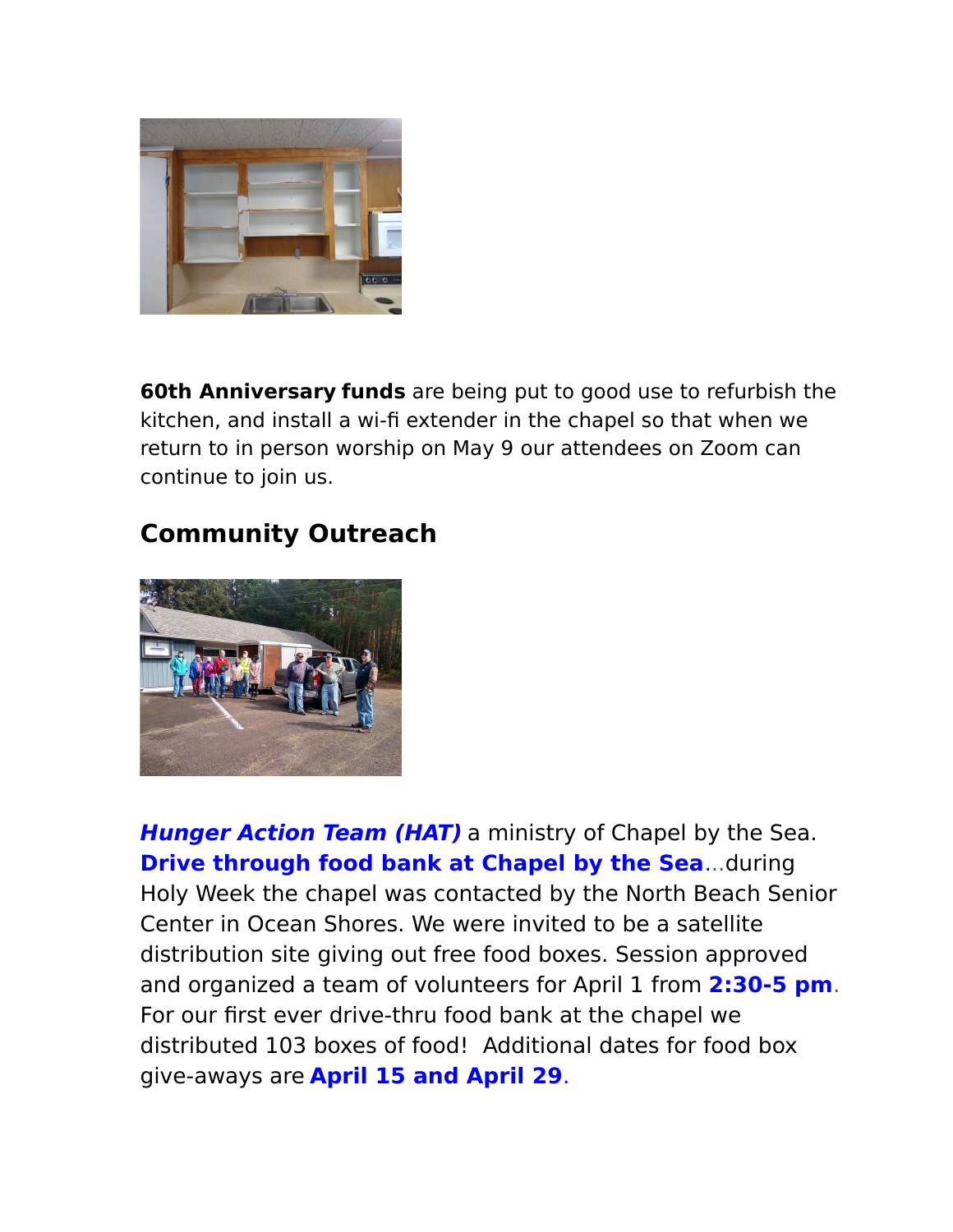**Spiritual guidance** available by appointment: 360.276.8143

**Benevolence Fund** is available for those in emergency need. Call the pastor or chairperson Lee Marriott.

**Pray always** - let us know how we may pray for you or join me for midday prayer in the Chapel on Fridays (mask required) noon-12:30 pm

Online giving is an option by going to our website [www.chapelbytheseawa.org](http://www.chapelbytheseawa.org/) and click the GIVING button. There is still time to make a tax-deductible gift if you have planned IRA withdrawals you must take.

**Stewardship** - surprise gifts are always a blessing and such an encouragement. Thank you for your sustaining support during the pandemic: utilities, insurance, missions, and the pastor continue to be paid - Praise God! We'll see you soon!

First quarter operating budget shows a deficit.

(Passing the plate on Sundays when we're open in person will hopefully make up the shortfall or we'll send the plate around a second time:)

**Special Offerings - One Great Hour of Sharing (OGHS)** is one of our four special offerings each year. It's our largest PCUSA offering which helps disaster assistance, hunger programs, and self-development of people on a national and global scale. "If we all do a little, it adds up to a lot!" Give through the chapel or go to [www.pcusa.org/oghs](http://www.pcusa.org/oghs)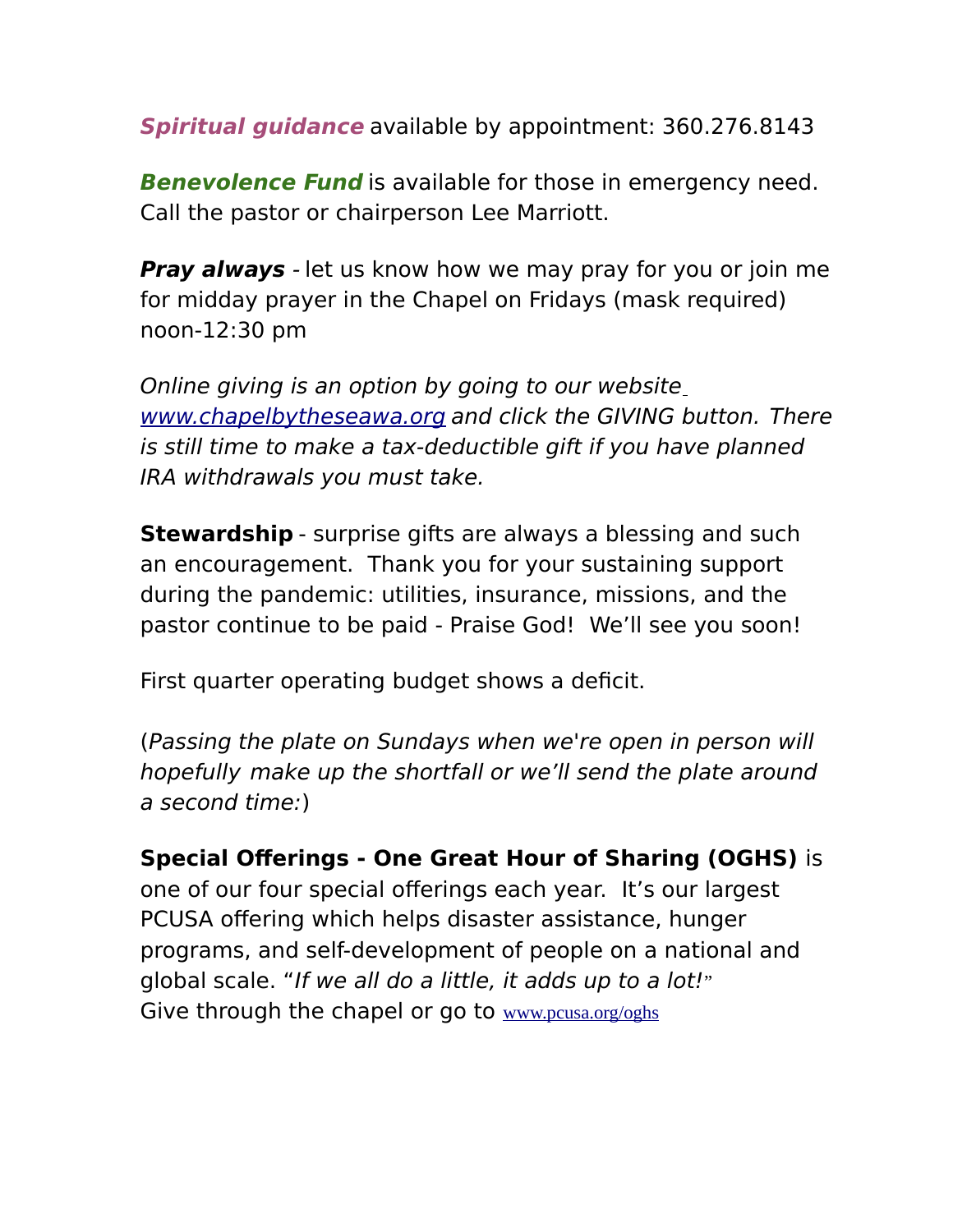## A Monthly Calendar of chapel activities is attached for your reference.

### **Chapel by the Sea Prayer List**

… *pray without ceasing… 1 Thess. 5:17*

THE COVID CRISIS: Cases have increased 20% in the last 2 weeks!! Vaccines are working and so is mask wearing.

Healing for those infected, protection for their families, those who care for them, our front line workers and chaplains. Comfort for those who have suffered loss and those grieving: over half a million people have died in the U.S.

Dianne Burton's family: Cousin's son-in-law, Jerry Rodriguez, passed away Oct. 21

Prayers requested for his wife Yvette and their children.

Family of Staysha Lea (aunt's extended family) missing since 8.11.

Remains found. POI in custody, other on the run.

- \* Patti Courtright healing and pain relief from herniated disc.
- \* Gabriel Taylor healing as the stitches dissolve
- \* Victoria Cook health concerns
- \* Bobbi Ray diagnosed with MS
- \* Lee Marriott upcoming cardiologist appointment
- \* Adkins, Jim and Penny (Jim's gene-targeted therapy is working)
- \* Jeff, son-in-law of Phyllis Shaughnessy
- \* Suzanne discerning future treatment options
- \* Suzanne's grandson Seth (Marine)
- \* Ron, Doug & Betty, Tara, Angelina,

John Franks, Joseph Millard & Family, John Broten

**Recovering from Surgery**: Stephanie Allestad.

**Mission Partners**: Hagar's Church in the Washington Correctional Center for Women.

Community Emergency Response Team (CERT) and North Beach Senior Center Food Bank in Ocean Shores with the Chapel's Hunger Action Team (HAT) Ministers of the Chapel: **All of you!**